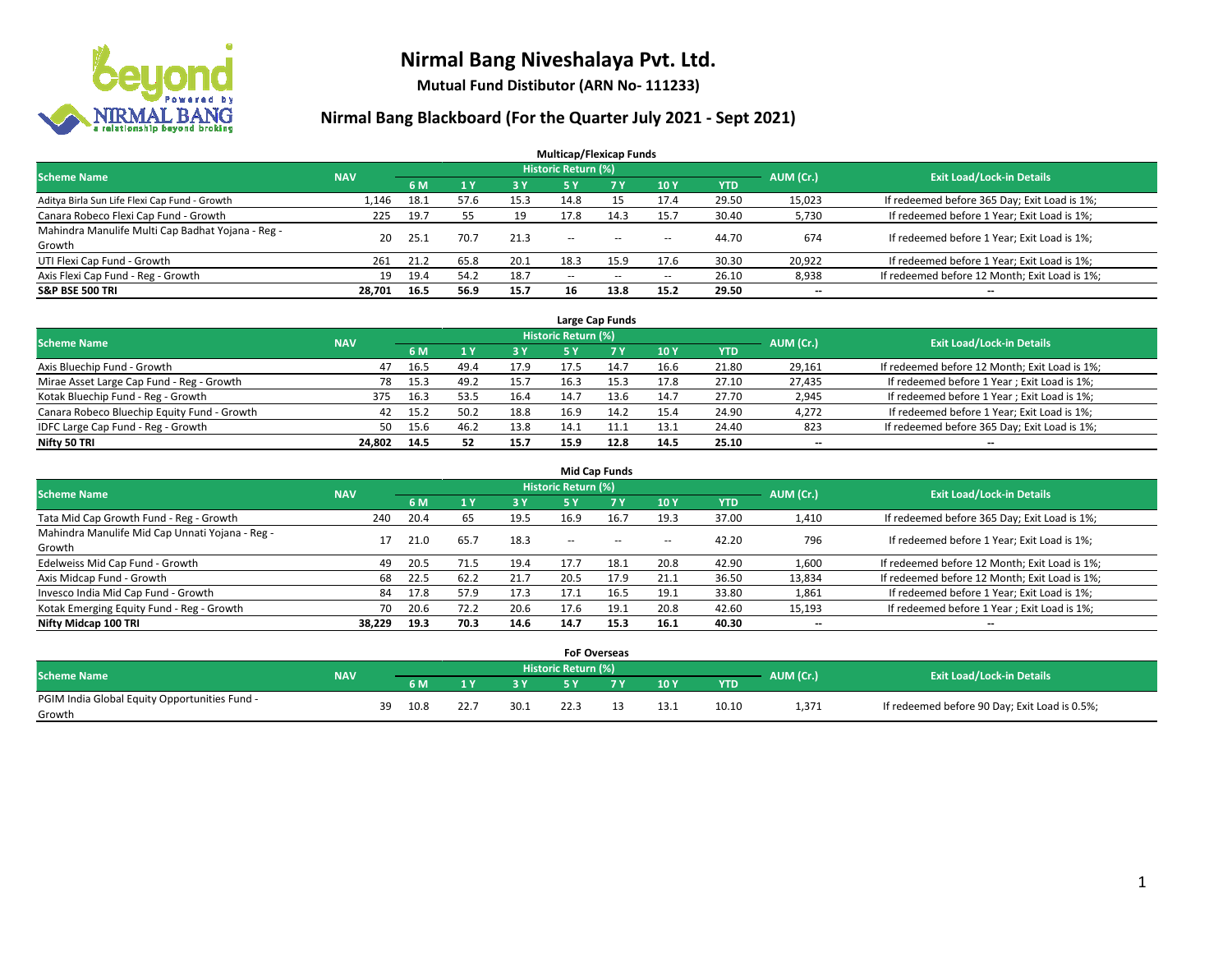

**Mutual Fund Distibutor (ARN No- 111233)**

### **Nirmal Bang Blackboard (For the Quarter July 2021 - Sept 2021)**

|                                                |            |      |      |       |                            | Large & Midcap |      |            |                                  |                                              |
|------------------------------------------------|------------|------|------|-------|----------------------------|----------------|------|------------|----------------------------------|----------------------------------------------|
| <b>Scheme Name</b>                             | <b>NAV</b> |      |      |       | <b>Historic Return (%)</b> |                |      | AUM (Cr.)  | <b>Exit Load/Lock-in Details</b> |                                              |
|                                                |            | 6 M  |      | 73 Y. | <b>5 Y</b>                 | <b>7Y</b>      | 10Y  | <b>YTD</b> |                                  |                                              |
| Mirae Asset Emerging Bluechip Fund - Growth    | 97         | 19.9 | 64.4 | 22.7  |                            | 21.9           | 24.5 | 37.20      | 19,568                           | If redeemed before 1 Year; Exit Load is 1%;  |
| Canara Robeco Emerging Equities - Growth       | 161        | 19.5 | 59.4 | 17.6  | 18.2                       | 19             | 22.2 | 33.20      | 10,985                           | If redeemed before 1 Year; Exit Load is 1%;  |
| HDFC Large and Mid Cap Fund - Growth           | 179        | 16.2 | 60.9 | 15.5  | 14.1                       | 10.8           | 12.5 | 38.00      | 2,736                            | If redeemed before 1 Year; Exit Load is 1%;  |
| Kotak Equity Opportunities Fund - Reg - Growth | 195        | 16.9 | 55.2 | 17.9  | 15.8                       | 15.4           | 16.6 | 31.00      | 7,311                            | If redeemed before 1 Year; Exit Load is 1%;  |
| Tata Large & Mid Cap Fund - Reg - Growth       | 328        | 13.7 | 53.5 | 18.2  | 14.3                       | 14             | 16   | 29.40      | 2,636                            | If redeemed before 365 Day; Exit Load is 1%; |
| NIFTY Large Midcap 250 TRI                     | 11.909     | 17.1 | 60.2 | 16.1  | 16.8                       | 15.5           | 16.8 | 32.80      | $- -$                            | $\overline{\phantom{a}}$                     |

| <b>Focused Funds</b>                                |            |      |      |      |                     |           |                          |       |                          |                                                |  |  |  |  |
|-----------------------------------------------------|------------|------|------|------|---------------------|-----------|--------------------------|-------|--------------------------|------------------------------------------------|--|--|--|--|
| <b>Scheme Name</b>                                  | <b>NAV</b> |      |      |      | Historic Return (%) |           |                          |       | AUM (Cr.)                | <b>Exit Load/Lock-in Details</b>               |  |  |  |  |
|                                                     |            | 6 M  |      | 3V   | 5 Y                 | <b>7Y</b> | 10Y                      | YTD   |                          |                                                |  |  |  |  |
| Axis Focused 25 Fund - Growth                       | 47         | 18.0 | 55.9 | 16.4 | 18.3                | 16.9      | $\hspace{0.05cm} \cdots$ | 25.00 | 17,853                   | If redeemed before 12 Month; Exit Load is 1%;  |  |  |  |  |
| Nippon India Focused Equity Fund - Reg - Growth     | 75         | 11.5 | 63.2 | 15.9 | 14.2                | 15.1      | 18                       | 35.40 | 5,427                    | If redeemed before 12 Months; Exit Load is 1%; |  |  |  |  |
| ICICI Prudential Focused Equity Fund - Ret - Growth | 48         | 16.5 |      | 14.7 | 13.5                | 11.7      | 14.4                     | 32.30 | 1,879                    | If redeemed before 1 Year; Exit Load is 1%;    |  |  |  |  |
| SBI Focused Equity Fund - Growth                    | 231        | 20.9 | 52.5 | 18.2 |                     | 16.2      | 18.2                     | 31.70 | 17,847                   | If redeemed before 1 Year; Exit Load is 1%;    |  |  |  |  |
| <b>S&amp;P BSE 500 TRI</b>                          | 28.701     | 16.5 | 56.9 | 15.7 | 16                  | 13.8      | 15.2                     | 29.50 | $\overline{\phantom{a}}$ | $\overline{\phantom{m}}$                       |  |  |  |  |

| <b>Small Cap Funds</b>                     |            |           |                                  |       |      |           |                          |            |                          |                                               |  |  |  |  |
|--------------------------------------------|------------|-----------|----------------------------------|-------|------|-----------|--------------------------|------------|--------------------------|-----------------------------------------------|--|--|--|--|
| <b>Scheme Name</b>                         | <b>NAV</b> | AUM (Cr.) | <b>Exit Load/Lock-in Details</b> |       |      |           |                          |            |                          |                                               |  |  |  |  |
|                                            |            | 6 M       |                                  | 73 Y. | 5 Y  | <b>7Y</b> | <b>10Y</b>               | <b>YTD</b> |                          |                                               |  |  |  |  |
| Axis Small Cap Fund - Reg - Growth         | 58         | 32.6      | 76.2                             | 26.5  | 20.8 | 19.5      | $\overline{\phantom{a}}$ | 46.30      | 6,785                    | If redeemed before 12 Month; Exit Load is 1%; |  |  |  |  |
| Kotak Small Cap Fund - Reg - Growth        | 155        | 30.4      | 100.4                            | 26.5  | 19.9 | 19.9      | 20.6                     | 58.10      | 5,349                    | If redeemed before 1 Year; Exit Load is 1%;   |  |  |  |  |
| Nippon India Small Cap Fund - Reg - Growth | 79         | 31.1      | 88.9                             | 20.3  | 21.7 | 20.7      | 24.2                     | 56.90      | 16,613                   | If redeemed before 1 Month; Exit Load is 1%;  |  |  |  |  |
| DSP Small Cap Fund - Reg - Growth          | 101        | 25.7      | 70.9                             | 18.8  | 14.8 | 18.7      | 21.2                     | 42.00      | 8,266                    | If redeemed before 12 Month; Exit Load is 1%; |  |  |  |  |
| SBI Small Cap Fund - Growth                | 97         | 19.7      | 65.7                             | 19.7  | 21.7 | 23.1      | 24.7                     | 35.30      | 9,620                    | If redeemed before 1 Year; Exit Load is 1%;   |  |  |  |  |
| Nifty Smallcap 100 TRI                     | 13.051     | 24.9      | 83.4                             | 12.1  | 12.1 |           | 13.3                     | 48.40      | $\overline{\phantom{m}}$ | $- -$                                         |  |  |  |  |

#### **ELSS Schemes (Tax Saving u/s 80-C)**

| <b>Scheme Name</b>                           | <b>NAV</b> |      |      | <b>Historic Return (%)</b> |           |      |                          |            | AUM (Cr.) | <b>Exit Load/Lock-in Details</b> |
|----------------------------------------------|------------|------|------|----------------------------|-----------|------|--------------------------|------------|-----------|----------------------------------|
|                                              |            | 6 M  |      | 73 Y.                      | <b>5Y</b> |      | <b>10Y</b>               | <b>YTD</b> |           |                                  |
| Axis Long Term Equity Fund - Growth          | 75         | 18.1 | 57.1 | 17.5                       | 17.4      | 16.4 | 19.9                     | 26.00      | 31,016    | Nil                              |
| Canara Robeco Equity Tax Saver Fund - Growth | 115        | 17.8 | 62   | 20.4                       | 18.7      | 15.2 | 16.5                     | 32.30      | 2,680     | Nil                              |
| Kotak Tax Saver Fund - Reg - Growth          | 70         | 16.4 | 57.4 | 17.2                       | 15.4      | 15.2 | 15.6                     | 30.90      | 2,144     | Nil                              |
| Invesco India Tax Plan - Growth              | 81         | 16.4 | 52.1 | 15                         | 15.6      | 14.9 | 16.9                     | 27.10      | 1,775     | Nil                              |
| Mirae Asset Tax Saver Fund - Reg - Growth    | 31         | 17.7 | 61.1 | 20.7                       | 20.9      | $-$  | $\overline{\phantom{a}}$ | 33.50      | 8,739     | Nil                              |
| <b>S&amp;P BSE 200 TRI</b>                   | 9,162      | 15.6 | 54.9 | 15.8                       | 16.1      | 13.8 | 15.2                     | 27.80      | $- -$     | --                               |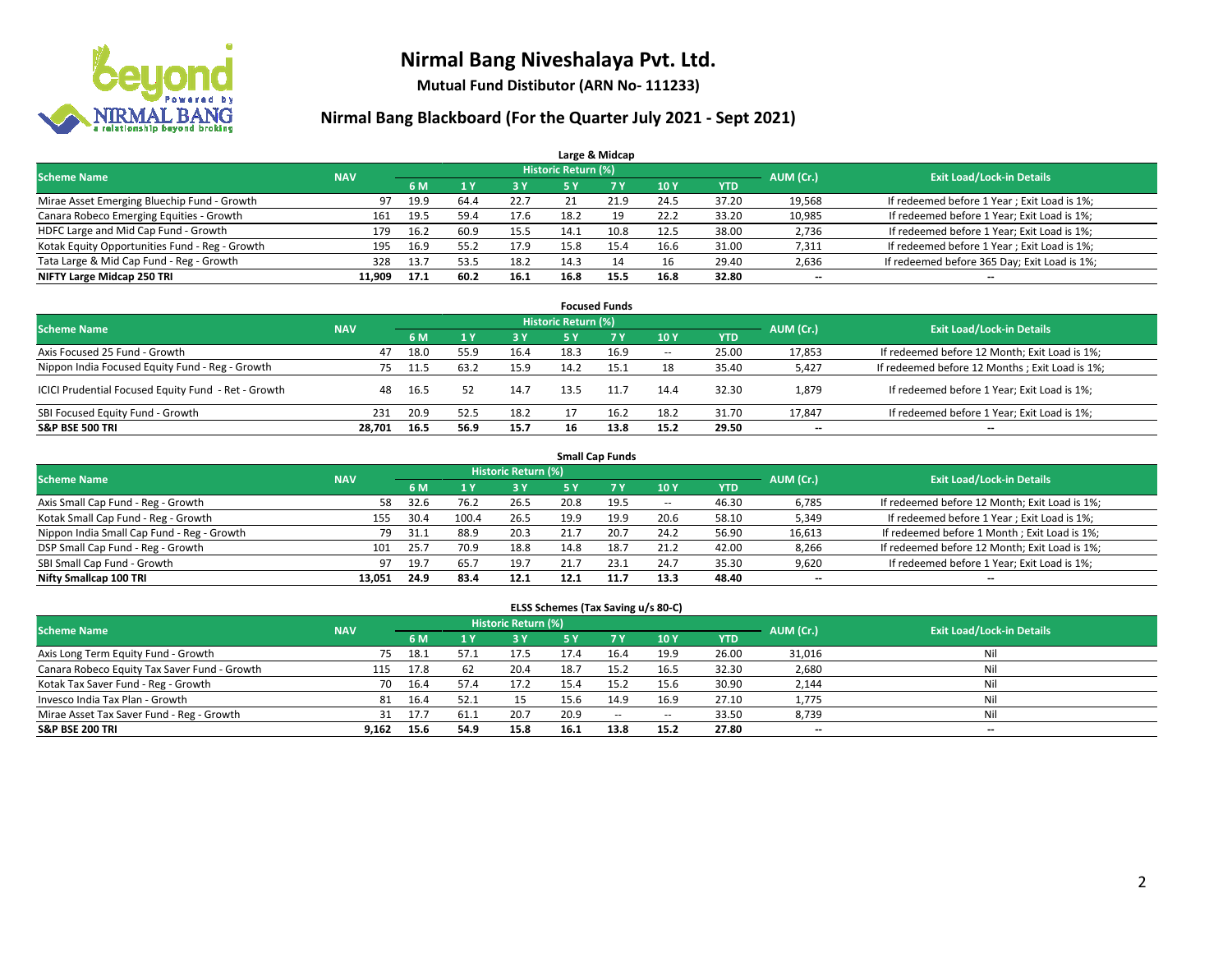

**Mutual Fund Distibutor (ARN No- 111233)**

#### **Nirmal Bang Blackboard (For the Quarter July 2021 - Sept 2021)**

**6 M 1 Y 3 Y 5 Y 7 Y 10 Y YTD** HDFC Childrens Gift Fund 183 15.1 43.9 14.8 14.2 13.3 15.5 24.70 4,959 Nil Tata Retirement Savings Fund - Moderate Plan - Reg and August 2014 13.4 36.4 12.1 13.6 14.3 -- 19.80 1,572 If redeemed before 61 Month; Exit Load is 1%; Tata Retirement Savings Fund - Progressive Plan - Reg 44 15.5 42.7 13.1 15.2 15.1 -- 23.40 1,196 If redeemed before 61 Month; Exit Load is 1%; Tata Retirement Savings Fund - Reg - Conservative Plan 200 13.7 8.8 8.4 9.2 - 7.40 177 If redeemed before 61 Month; Exit Load is 1%;<br>Plan **S&P BSE 200 TRI 9,162 15.6 54.9 15.8 16.1 13.8 15.2 27.80 -- -- AUM (Cr.) Exit Load/Lock-in Details Solution Oriented Scheme Name** Name Name National Accounts of the NAV *Historic Return (%)* 

| <b>Index Fund</b>                                             |            |      |                |                            |               |        |                          |            |           |                                               |  |  |  |  |
|---------------------------------------------------------------|------------|------|----------------|----------------------------|---------------|--------|--------------------------|------------|-----------|-----------------------------------------------|--|--|--|--|
| <b>Scheme Name</b>                                            | <b>NAV</b> |      |                | <b>Historic Return (%)</b> |               |        |                          |            | AUM (Cr.) | <b>Exit Load/Lock-in Details</b>              |  |  |  |  |
|                                                               |            | 6 M  | 1 <sup>1</sup> | 3 Y                        | <b>5Y</b>     | 7Y     | 10Y                      | <b>YTD</b> |           |                                               |  |  |  |  |
| HDFC Index Fund-NIFTY 50 Plan                                 | 160        | 14.2 | 51.4           | 15                         | 15.3          | 12.2   | 13.8                     | 24.70      | 3,415     | If redeemed before 3 Day; Exit Load is 0.25%; |  |  |  |  |
| ICICI Prudential Nifty Next 50 Index Fund - Growth            | 37         | 18.9 | 53.3           | 10.9                       | 13.1          | 13.6   | 15.3                     | 30.50      | 1,413     | Nil                                           |  |  |  |  |
| Motilal Oswal Nifty Midcap 150 Index Fund - Reg -<br>Growth   | 19         | 17.7 | 64.3           | $\overline{\phantom{a}}$   | $\sim$ $\sim$ | $\sim$ | $\overline{\phantom{a}}$ | 38.10      | 316       | If redeemed before 15 Day; Exit Load is 1%;   |  |  |  |  |
| Motilal Oswal Nifty Smallcap 250 Index Fund - Reg -<br>Growth | 20         | 24.7 | 79.4           | $\sim$                     | $\sim$        | $\sim$ | $\sim$                   | 47.10      | 215       | If redeemed before 15 Day; Exit Load is 1%;   |  |  |  |  |
| UTI Nifty Index Fund - Growth                                 | 115        | 14.3 | 51.6           | 15.3                       | 15.5          | 12.4   | 13.9                     | 24.80      | 4,353     | Nil                                           |  |  |  |  |
| Nifty 50 TRI                                                  | 24,802     | 14.5 | 52             | 15.7                       | 15.9          | 12.8   | 14.5                     | 25.10      | $- -$     | $\overline{\phantom{a}}$                      |  |  |  |  |

| <b>Contra/Value Fund</b>                |            |      |      |                     |      |      |      |            |           |                                              |  |  |  |
|-----------------------------------------|------------|------|------|---------------------|------|------|------|------------|-----------|----------------------------------------------|--|--|--|
| <b>Scheme Name</b>                      | <b>NAV</b> |      |      | Historic Return (%) |      |      |      |            | AUM (Cr.) | <b>Exit Load/Lock-in Details</b>             |  |  |  |
|                                         |            | 6 M  |      | 3 Y                 |      |      | 10Y  | <b>YTD</b> |           |                                              |  |  |  |
| Invesco India Contra Fund - Growth      | 76         | 14.2 | 50   | 14.7                | 16.9 | 15.8 | 17.5 | 27.10      | 7,854     | If redeemed before 1 Year; Exit Load is 1%;  |  |  |  |
| IDFC Sterling Value Fund - Reg - Growth | 82         | 24.7 | 84.8 | 13.9                | 16   |      | 16.6 | 50.10      | 3,988     | If redeemed before 365 Day; Exit Load is 1%; |  |  |  |
| SBI Contra Fund - Growth                | 187        | 18.8 | 76.5 | 17.5                |      | 13.1 | 14.1 | 38.20      | 2,704     | If redeemed before 1 Year; Exit Load is 1%;  |  |  |  |
| UTI Value Opportunities Fund - Growth   | 100        | 16.7 | 56.6 | 16                  | 14.5 | .1.8 | 14.1 | 29.90      | 6,305     | If redeemed before 1 Year; Exit Load is 1%;  |  |  |  |
| <b>S&amp;P BSE 500 TRI</b>              | 28.701     | 16.5 | 56.9 | 15.7                | 16   | 13.8 | 15.2 | 29.50      | $- -$     | $-$                                          |  |  |  |

| Sector/Thematic                                                           |            |      |       |                            |      |                          |                          |            |                          |                                               |  |  |  |
|---------------------------------------------------------------------------|------------|------|-------|----------------------------|------|--------------------------|--------------------------|------------|--------------------------|-----------------------------------------------|--|--|--|
| <b>Scheme Name</b>                                                        | <b>NAV</b> |      |       | <b>Historic Return (%)</b> |      |                          |                          |            | AUM (Cr.)                | <b>Exit Load/Lock-in Details</b>              |  |  |  |
|                                                                           |            | 6 M  | 1 Y   | 3 Y                        | 5 Y  | <b>7Y</b>                | 10Y                      | <b>YTD</b> |                          |                                               |  |  |  |
| Aditya Birla Sun Life PSU Equity Fund - Reg - Growth                      | 13         | 10.1 | 48.5  | $\overline{\phantom{a}}$   | --   |                          | -                        | 34.80      | 786                      | If redeemed before 30 Day; Exit Load is 1%;   |  |  |  |
| Canara Robeco Consumer Trends Fund - Reg -<br>Growth                      | 66         | 13.6 | 55.2  | 18.2                       | 17.5 | 17.6                     | 17.9                     | 28.60      | 704                      | If redeemed before 1 Year; Exit Load is 1%;   |  |  |  |
| Edelweiss Recently Listed IPO Fund - Reg - Growth                         | 19         | 28.1 | 76.6  | 25.6                       | --   |                          |                          | 46.40      | 596                      | If redeemed before 180 Day; Exit Load is 2%;  |  |  |  |
| Mirae Asset Great Consumer Fund - Growth                                  | 54         | 20.1 | 48.2  | 15.1                       | 17.4 | 15.8                     | 18.1                     | 31.00      | 1,381                    | If redeemed before 1 Year; Exit Load is 1%;   |  |  |  |
| <b>ICICI Prudential Technology Fund - Growth</b>                          | 153        | 43.1 | 106.1 | 36.3                       | 31.6 | 22.1                     | 26.3                     | 55.10      | 4,084                    | If redeemed before 15 Day; Exit Load is 1%;   |  |  |  |
| Nippon India Pharma Fund - Reg - Growth                                   | 316        | 26.3 | 44.9  | 24.9                       | 17   | 16                       | 19.2                     | 25.00      | 5,658                    | If redeemed before 1 Month; Exit Load is 1%;  |  |  |  |
| BNP Paribas India Consumption Fund - Reg - Growth                         | 19         | 15.4 | 45.4  | $\sim$                     | $-$  | $\overline{\phantom{a}}$ | $\overline{\phantom{a}}$ | 27.20      | 789                      | If redeemed before 12 Month: Exit Load is 1%: |  |  |  |
| ICICI Prudential Banking and Financial Services Fund -<br>Retail - Growth | 85         | 10.0 | 61.3  | 10.7                       | 13.2 | 15.1                     | 18.4                     | 29.70      | 4,934                    | If redeemed before 15 Day; Exit Load is 1%;   |  |  |  |
| <b>S&amp;P BSE 500 TRI</b>                                                | 28,701     | 16.5 | 56.9  | 15.7                       | 16   | 13.8                     | 15.2                     | 29.50      | $\overline{\phantom{a}}$ | --                                            |  |  |  |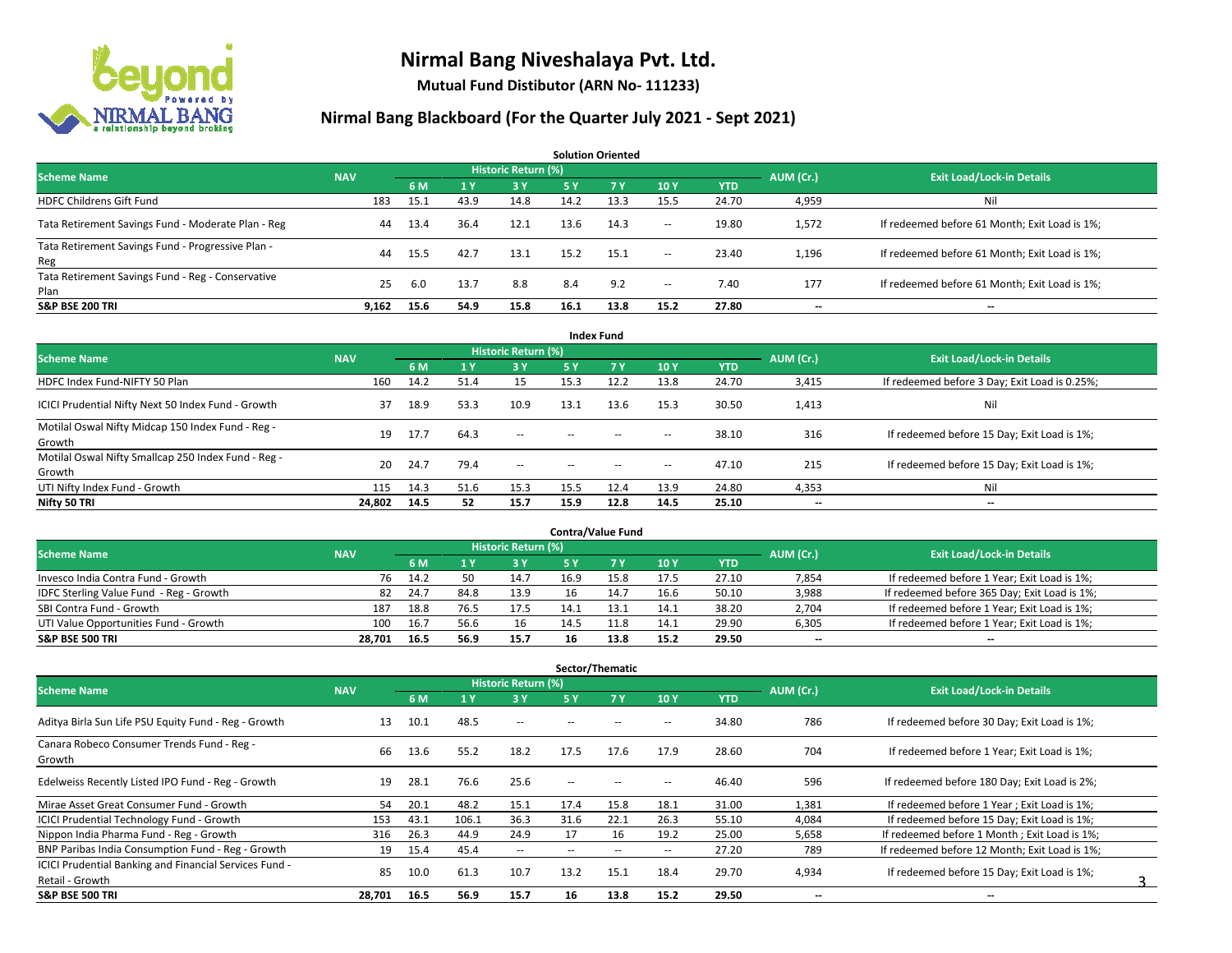

**Mutual Fund Distibutor (ARN No- 111233)**

#### **Nirmal Bang Blackboard (For the Quarter July 2021 - Sept 2021)**

**Dynamic Asset Allocation Funds**

| <b>Scheme Name</b>                                         | <b>NAV</b> |      |      | <b>Historic Return (%)</b> |        |           |       |            | AUM (Cr.)                | <b>Exit Load/Lock-in Details</b>              |
|------------------------------------------------------------|------------|------|------|----------------------------|--------|-----------|-------|------------|--------------------------|-----------------------------------------------|
|                                                            |            | 6 M  |      | <b>3Y</b>                  | 5 Y    | <b>7Y</b> | 10Y   | <b>YTD</b> |                          |                                               |
| ICICI Prudential Balanced Advantage Fund - Reg -<br>Growth | 48         | 6.6  | 24.5 | 11.8                       | 10.7   | 10.7      | 13.2  | 12.70      | 33,528                   | If redeemed before 1 Year; Exit Load is 1%;   |
| Nippon India Balanced Advantage Fund - Reg -<br>Growth     | 121        | 9.6  | 28.1 | 11.1                       | 11.1   | 10.1      | 13.2  | 15.80      | 4,067                    | If redeemed before 12 Month; Exit Load is 1%; |
| Tata Balanced Advantage Fund - Reg - Growth                | 14         | 8.5  | 26.8 | $\sim$                     | $\sim$ | $- -$     | $\!-$ | 15.20      | 3,342                    | If redeemed before 365 Day; Exit Load is 1%;  |
| Edelweiss Balanced Advantage Fund - Growth                 | 36         | 10.9 | -34  | 14.1                       | 13.2   | 11.4      | 12.1  | 18.10      | 4,754                    | If redeemed before 365 Day; Exit Load is 1%;  |
| Kotak Balanced Advantage Fund - Reg - Growth               | 14         | 8.2  | 22.3 | 12.5                       | $-$    | $\sim$    | $\!-$ | 12.20      | 9,984                    | If redeemed before 1 Year; Exit Load is 1%;   |
| NIFTY 50 Hybrid Composite Debt 65:35 Index                 | 14,467     | 11.0 | 34.4 | 14.6                       | 13.7   | 11.9      | 12.9  | 17.10      | $\overline{\phantom{a}}$ | --                                            |

| <b>Hybrid Aggressive</b>                        |            |      |      |                     |      |        |                          |            |           |                                               |  |  |  |
|-------------------------------------------------|------------|------|------|---------------------|------|--------|--------------------------|------------|-----------|-----------------------------------------------|--|--|--|
| <b>Scheme Name</b>                              | <b>NAV</b> |      |      | Historic Return (%) |      |        |                          |            | AUM (Cr.) | <b>Exit Load/Lock-in Details</b>              |  |  |  |
|                                                 |            | 6 M  |      | 3 Y                 |      |        | 10Y                      | <b>YTD</b> |           |                                               |  |  |  |
| Canara Robeco Equity Hybrid Fund - Growth       | 246        | 14.1 | 40.6 | 16.4                | 14.5 | 13.8   | 15.1                     | 22.20      | 6,493     | If redeemed before 1 Year; Exit Load is 1%;   |  |  |  |
| DSP Equity & Bond Fund - Growth                 | 238        | 15.3 | 44.9 | 15.8                | 13.7 |        | 14.1                     | 24.10      | 7,233     | If redeemed before 12 Month; Exit Load is 1%; |  |  |  |
| SBI Equity Hybrid Fund - Growth                 | 200        | 13.2 | 39.5 | 15.2                | 13.7 | 13.4   | 15.9                     | 21.90      | 43,483    | If redeemed before 12 Month; Exit Load is 1%; |  |  |  |
| Mirae Asset Hybrid - Equity Fund - Reg - Growth | 22         | 13.1 | 40.5 | 15                  | 14.4 | $\sim$ | $\overline{\phantom{a}}$ | 23.00      | 5,609     | If redeemed before 1 Year; Exit Load is 1%;   |  |  |  |
| NIFTY 50 Hybrid Composite Debt 65:35 Index      | 14.467     | 11.0 | 34.4 | 14.6                | 13.7 | 11.9   | 12.9                     | 17.10      | $- -$     | $- -$                                         |  |  |  |

| <b>Multi-Asset Allocation Funds</b>                |            |      |      |                            |               |        |       |            |                          |                                               |  |  |  |
|----------------------------------------------------|------------|------|------|----------------------------|---------------|--------|-------|------------|--------------------------|-----------------------------------------------|--|--|--|
| <b>Scheme Name</b>                                 | <b>NAV</b> |      |      | <b>Historic Return (%)</b> |               |        |       |            | AUM (Cr.)                | <b>Exit Load/Lock-in Details</b>              |  |  |  |
|                                                    |            | 6 M  |      | 3V                         | 5 Y           | 7V     | 10Y   | <b>YTD</b> |                          |                                               |  |  |  |
| HDFC Multi - Asset Fund - Growth                   | 47         | 12.4 | 30.8 | 13.3                       | 11.1          | 10.3   | 10.7  | 15.50      | 986                      | If redeemed before 12 Month; Exit Load is 1%; |  |  |  |
| Nippon India Multi Asset Fund - Reg - Growth       | 13         | 12.5 | 29.9 | $\sim$                     | $\sim$ $\sim$ | $\sim$ | $\!-$ | 16.80      | 1,147                    | If redeemed before 1 Year; Exit Load is 1%;   |  |  |  |
| Tata Multi Asset Opportunities Fund - Reg - Growth | 15         | 11.8 | 37.6 | $\sim$                     | $-$           | $\sim$ | --    | 20.30      | 904                      | If redeemed before 365 Day; Exit Load is 1%;  |  |  |  |
| NIFTY 50 Hybrid Composite Debt 65:35 Index         | 14.467     | 11.0 | 34.4 | 14.6                       | 13.7          | 11.9   | 12.9  | 17.10      | $\overline{\phantom{a}}$ | --                                            |  |  |  |

|                                               |            |     |        |                     |     | Gold |                          |            |           |                                                                  |
|-----------------------------------------------|------------|-----|--------|---------------------|-----|------|--------------------------|------------|-----------|------------------------------------------------------------------|
| <b>Scheme Name</b>                            | <b>NAV</b> |     |        | Historic Return (%) |     |      |                          |            | AUM (Cr.) | <b>Exit Load/Lock-in Details</b>                                 |
|                                               |            | 6 M |        | 73 Y.               |     |      | 10Y                      | <b>YTD</b> |           |                                                                  |
| HDFC Gold Fund - Growth                       |            | 3.5 | $-8.3$ | 14.7                |     | 6.6  | $\overline{\phantom{a}}$ | $-6.80$    | 1,247     | If redeemed before 6 Months; Exit Load is 2%; If redeemed bet. 6 |
|                                               |            |     |        |                     |     |      |                          |            |           | Months to 12 Months; Exit Load is 1%;                            |
| Kotak Gold Fund - Reg - Growth                |            | 19  | -8.1   | 15.3                |     |      |                          | $-6.40$    | 993       | If redeemed before 1 Year; Exit Load is 1%;                      |
| Nippon India Gold Savings Fund - Reg - Growth | 19         | 3.8 | $-8.3$ | 14.6                |     |      | 3.8                      | $-6.70$    | 1,422     | If redeemed before 15 Day; Exit Load is 1%;                      |
| <b>Prices of Gold</b>                         | 46.998     | 4.5 | $-7.6$ | 15.8                | 8.8 |      | 5.5                      | -6.00      | $- -$     | $\overline{\phantom{a}}$                                         |

| <b>Arbitrage Fund</b>                      |            |           |                                  |     |     |     |     |        |            |        |                                                 |  |  |
|--------------------------------------------|------------|-----------|----------------------------------|-----|-----|-----|-----|--------|------------|--------|-------------------------------------------------|--|--|
| <b>Scheme Name</b>                         | <b>NAV</b> | AUM (Cr.) | <b>Exit Load/Lock-in Details</b> |     |     |     |     |        |            |        |                                                 |  |  |
|                                            |            |           | 1 M                              | 3 M | 6 M |     |     | 3Y     | <b>YTD</b> |        |                                                 |  |  |
| IDFC Arbitrage Fund - Reg - Growth         |            | 26        | 3.0                              |     | 4.4 | 3.8 | 3.9 | 4.9    | 3.80       | 7,314  | If redeemed before 1 Month; Exit Load is 0.25%; |  |  |
| Kotak Equity Arbitrage Fund - Reg - Growth |            | 30        | 3.0                              | 4.2 | 4.7 |     | 4.4 |        | 4.20       | 24.642 | If redeemed before 30 Day; Exit Load is 0.25%;  |  |  |
| Tata Arbitrage Fund - Reg - Growth         |            |           | 3.0                              | 4.1 | 4.8 |     | 4.7 | $\sim$ | 4.10       | 11,990 | If redeemed before 30 Day; Exit Load is 0.25%;  |  |  |
| Nippon India Arbitrage Fund - Reg - Growth |            |           | 3.2                              | 4.⊥ | 4.6 |     | 4   |        | 4.00       | 12,891 | If redeemed before 1 Month; Exit Load is 0.25%; |  |  |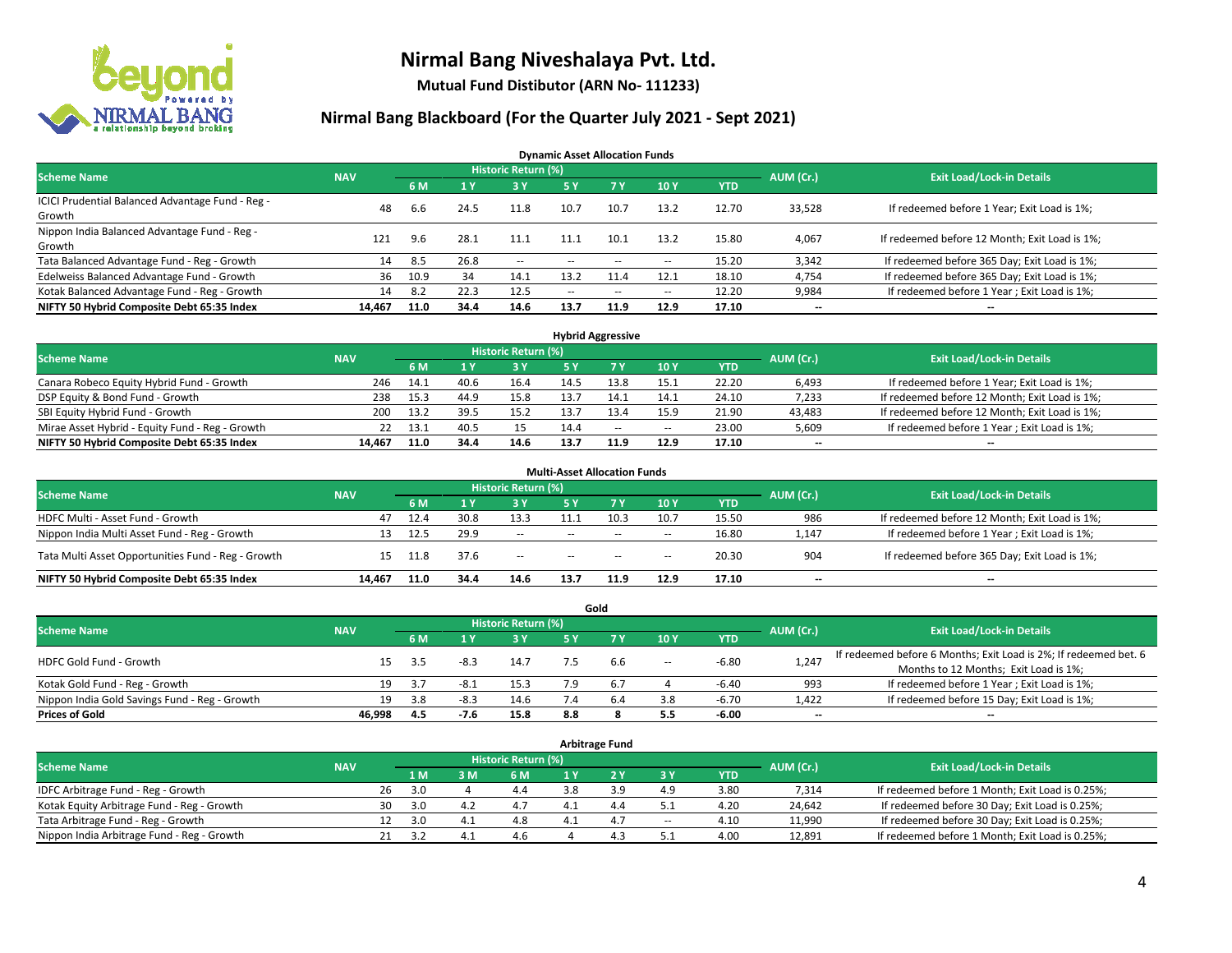

**Mutual Fund Distibutor (ARN No- 111233)**

### **Nirmal Bang Blackboard (For the Quarter July 2021 - Sept 2021)**

| <b>Overnight Fund</b>                               |                          |     |     |                            |     |     |            |                 |           |                                  |  |  |  |
|-----------------------------------------------------|--------------------------|-----|-----|----------------------------|-----|-----|------------|-----------------|-----------|----------------------------------|--|--|--|
| <b>Scheme Name</b>                                  | <b>NAV</b>               |     |     | <b>Historic Return (%)</b> |     |     | <b>YTM</b> | Avg             | AUM (Cr.) | <b>Exit Load/Lock-in Details</b> |  |  |  |
|                                                     |                          | 1W  | 2 W | 1 <sub>M</sub>             | 3M  | 1Y  |            | <b>Maturity</b> |           |                                  |  |  |  |
| Aditya Birla Sun Life Overnight Fund - Reg - Growth | 1.124                    | 2.9 | 2.9 | 2.9                        |     |     | 3.25       | 0.00            | 11,281    | Nil                              |  |  |  |
| IDFC Overnight Fund - Reg - Growth                  | 1,109                    | 2.9 | 2.9 | 2.9                        |     |     | 3.2        | 0.01            | 1,140     | Nil                              |  |  |  |
| Tata Overnight Fund - Reg - Growth                  | 1,098                    | 2.9 |     | 2.9                        |     |     | 3.22       | 0.00            | 1,195     | Nil                              |  |  |  |
| Nippon India Overnight Fund - Reg - Growth          | 112                      | 2.9 |     | 2.9                        |     |     | 3.21       | 0.01            | 8,940     | Nil                              |  |  |  |
| <b>CRISIL Liquid Fund Index</b>                     | $\overline{\phantom{a}}$ | 3.6 | 3.5 | 3.6                        | 3.6 | 3.6 | $- -$      | $- -$           | $- -$     | $\overline{\phantom{a}}$         |  |  |  |

| <b>Liquid Funds</b>                              |            |     |     |                     |     |     |                          |                          |           |                                  |  |  |  |
|--------------------------------------------------|------------|-----|-----|---------------------|-----|-----|--------------------------|--------------------------|-----------|----------------------------------|--|--|--|
| <b>Scheme Name</b>                               | <b>NAV</b> |     |     | Historic Return (%) |     |     | <b>YTM</b>               | Avg                      | AUM (Cr.) | <b>Exit Load/Lock-in Details</b> |  |  |  |
|                                                  |            | 1W  | 2 W | 1 M                 | 3 M |     |                          | <b>Maturity</b>          |           |                                  |  |  |  |
| Aditya Birla Sun Life Liquid Fund - Reg - Growth | 334        | 3.1 |     | 3.4                 |     |     | 3.6                      | 0.09                     | 33,273    | *Ref Footnote                    |  |  |  |
| ICICI Prudential Liquid Fund - Reg - Growth      | 307        | 3.2 |     | 3.3                 |     |     | 3.53                     | 0.09                     | 38,904    | *Ref Footnote                    |  |  |  |
| Kotak Liquid Fund - Reg - Growth                 | 4,198      | 3.0 |     | 3.4                 |     |     | 3.49                     | 0.10                     | 29,901    | *Ref Footnote                    |  |  |  |
| Nippon India Liquid Fund - Reg - Growth          | 5,066      |     |     | 3.3                 |     |     | 3.49                     | 0.10                     | 25,902    | *Ref Footnote                    |  |  |  |
| Mahindra Manulife Liquid Fund - Reg - Growth     | 1.348      | 3.2 |     | 3.3                 | 3.4 |     | 3.5                      | 0.08                     | 1,775     | *Ref Footnote                    |  |  |  |
| <b>CRISIL Liquid Fund Index</b>                  | $- -$      | 3.6 | 3.5 | 3.6                 | 3.6 | 3.6 | $\overline{\phantom{a}}$ | $\overline{\phantom{a}}$ | $- -$     | $\overline{\phantom{a}}$         |  |  |  |

| <b>Ultra Short Fund</b>                           |            |     |     |                            |     |              |                          |                          |           |                                  |  |  |  |
|---------------------------------------------------|------------|-----|-----|----------------------------|-----|--------------|--------------------------|--------------------------|-----------|----------------------------------|--|--|--|
| <b>Scheme Name</b>                                | <b>NAV</b> |     |     | <b>Historic Return (%)</b> |     |              | <b>YTM</b>               | Avg                      | AUM (Cr.) | <b>Exit Load/Lock-in Details</b> |  |  |  |
|                                                   |            | 1 M | 3 M | 6 M                        | 1 Y | $\sqrt{3}$ Y |                          | <b>Maturity</b>          |           |                                  |  |  |  |
| HDFC Ultra Short Term Fund - Reg - Growth         | 12         | 4.2 |     |                            |     | $\sim$       | 3.92                     | 0.48                     | 16,660    | Nil                              |  |  |  |
| ICICI Prudential Ultra Short Term Fund - Growth   | 22         | 4.6 | 4.3 | 4.4                        |     | 6.8          | 4.39                     | 0.43                     | 10,915    | Nil                              |  |  |  |
| UTI Ultra Short Term Fund - Growth                | 3,307      | 4.0 | 3.6 | 3.5                        | 3.8 | 4.4          | 3.9                      | 0.48                     | 2,396     | Nil                              |  |  |  |
| Aditya Birla Sun Life Savings Fund - Reg - Growth | 431        | 4.9 | 4.6 | 4.7                        | 4.5 |              | 4.18                     | 0.55                     | 19,527    | Nil                              |  |  |  |
| <b>NIFTY Ultra Short Duration Debt Index</b>      | 4.335      | 4.5 | 4.2 | 4.2                        |     | 6.3          | $\overline{\phantom{a}}$ | $\overline{\phantom{a}}$ | --        | $-$                              |  |  |  |

|                                                  |            |     |     |                     | <b>Money Market Fund</b> |            |            |                          |                          |                                               |
|--------------------------------------------------|------------|-----|-----|---------------------|--------------------------|------------|------------|--------------------------|--------------------------|-----------------------------------------------|
| <b>Scheme Name</b>                               | <b>NAV</b> |     |     | Historic Return (%) |                          |            | <b>YTM</b> | Avg                      | AUM (Cr.)                | <b>Exit Load/Lock-in Details</b>              |
|                                                  |            | 4 M | 3M  | 6 M                 | 1 Y                      | <b>73Y</b> |            | <b>Maturity</b>          |                          |                                               |
| Aditya Birla Sun Life Money Manager Fund - Reg - | 290        | 4.4 | 4.1 | 4.2                 | 4.1                      | 6.7        | 3.87       | 0.36                     | 15,258                   | Nil                                           |
| Growth                                           |            |     |     |                     |                          |            |            |                          |                          |                                               |
| SBI Savings Fund - Growth                        | 33         | 3.8 | 3.5 | 3.6                 | 3.6                      | 6.1        | 3.84       | 0.35                     | 25,736                   | If redeemed before 3 Days; Exit Load is 0.1%; |
| HDFC Money Market Fund - Growth                  | 4,494      | 4.3 | 4.1 | 4.2                 |                          | 6.6        | 3.81       | 0.38                     | 15,363                   | Nil                                           |
| Nippon India Money Market Fund - Reg - Growth    | 3.249      | 4.1 |     |                     |                          | 6.5        | 3.7        | 0.38                     | 9,952                    | Nil                                           |
| Tata Money Market Fund - Reg - Growth            | 3.705      | 4.5 | 4.2 | 4.4                 | 4.2                      |            | 3.87       | 0.48                     | 7,139                    | Nil                                           |
| <b>CRISIL Liquid Fund Index</b>                  | $- -$      | 3.6 | 3.6 | 3.6                 | 3.6                      | 5.5        | --         | $\overline{\phantom{a}}$ | $\overline{\phantom{a}}$ | $-$                                           |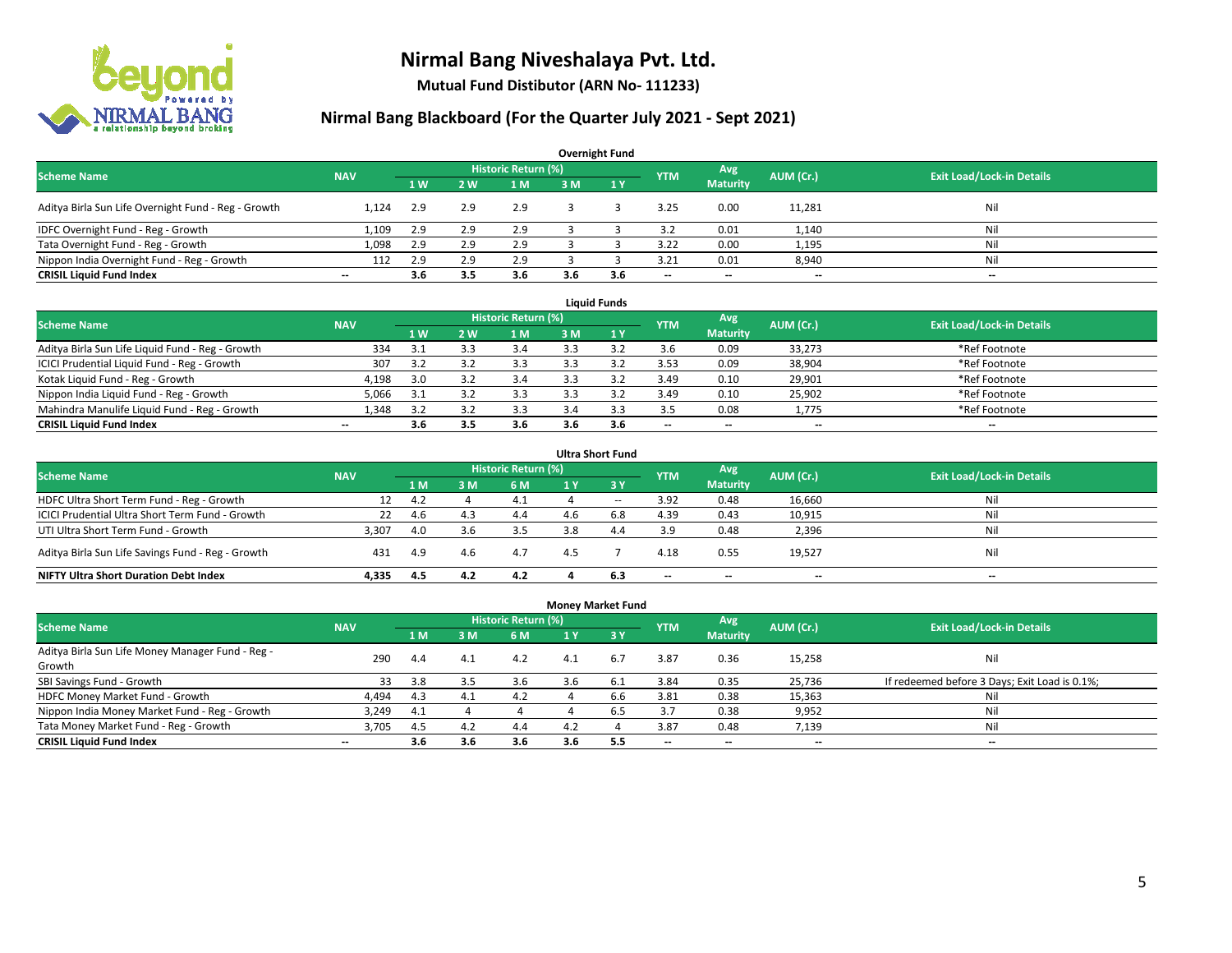

**Mutual Fund Distibutor (ARN No- 111233)**

### **Nirmal Bang Blackboard (For the Quarter July 2021 - Sept 2021)**

| <b>Short Term Fund</b>                           |            |    |      |     |                     |     |     |            |                 |           |                                  |  |  |  |
|--------------------------------------------------|------------|----|------|-----|---------------------|-----|-----|------------|-----------------|-----------|----------------------------------|--|--|--|
| <b>Scheme Name</b>                               | <b>NAV</b> |    |      |     | Historic Return (%) |     |     | <b>YTM</b> | Avg             | AUM (Cr.) | <b>Exit Load/Lock-in Details</b> |  |  |  |
|                                                  |            |    | 1 M  | в м | 6 M                 | 1 Y |     |            | <b>Maturity</b> |           |                                  |  |  |  |
| HDFC Short Term Debt Fund - Growth               |            | 25 | -8.1 |     | 6.8                 |     | 8.8 | 5.08       | 2.95            | 18.684    | Nil                              |  |  |  |
| Nippon India Short Term Fund - Reg - Growth      |            | 42 | -8.5 |     | 7.4                 |     |     | 17.ذ       | 2.39            | 9.324     | Nil                              |  |  |  |
| <b>ICICI Prudential Short Term Fund - Growth</b> |            | 47 | -8.7 | 5.6 | 6.2                 |     | 8.6 | 5.43       | 4.11            | 20,793    | Nil                              |  |  |  |

| <b>Low Duration Fund</b>                          |            |     |     |                            |     |      |            |                 |           |                                  |  |  |  |
|---------------------------------------------------|------------|-----|-----|----------------------------|-----|------|------------|-----------------|-----------|----------------------------------|--|--|--|
| <b>Scheme Name</b>                                | <b>NAV</b> |     |     | <b>Historic Return (%)</b> |     |      | <b>YTM</b> | Avg             | AUM (Cr.) | <b>Exit Load/Lock-in Details</b> |  |  |  |
|                                                   |            | 1 M | 3 M | 6 M                        |     | -3 Y |            | <b>Maturity</b> |           |                                  |  |  |  |
| HDFC Low Duration Fund - Growth                   | 46         | 6.3 |     | 4.7                        | 5.1 |      | 4.53       | 2.19            | 27,491    | Nil                              |  |  |  |
| ICICI Prudential Savings Fund - Reg - Growth      | 427        | 7.7 | 6.3 | 5.2                        | 5.4 | 7.6  | 4.52       | 3.68            | 35,583    | Nil                              |  |  |  |
| Nippon India Low Duration Fund - Reg - Growth     | 2,986      | 5.0 | 4.7 | 5.3                        |     | 6.7  | 4.48       | 0.82            | 10,225    | Nil                              |  |  |  |
| Mirae Asset Savings Fund - Regular Savings Plan - |            |     | 3.9 | 4.1                        | 3.8 |      |            |                 |           | Nil                              |  |  |  |
| Growth                                            | 1.813      | 4.b |     |                            |     |      | 4.01       | 0.85            | 1,124     |                                  |  |  |  |
| Kotak Low Duration Fund - Std - Growth            | 2,683      | 6.2 | 4.  | 4.8                        |     |      | 4.51       | 1.96            | 14,329    | Nil                              |  |  |  |

| <b>Banking &amp; PSU Bond Funds</b>                 |            |    |      |     |                     |  |       |            |                 |           |                                  |  |  |  |
|-----------------------------------------------------|------------|----|------|-----|---------------------|--|-------|------------|-----------------|-----------|----------------------------------|--|--|--|
| <b>Scheme Name</b>                                  | <b>NAV</b> |    |      |     | Historic Return (%) |  |       | <b>YTM</b> | Avg             | AUM (Cr.) | <b>Exit Load/Lock-in Details</b> |  |  |  |
|                                                     |            |    | 4 M. | ያ M | 6 M                 |  |       |            | <b>Maturity</b> |           |                                  |  |  |  |
| HDFC Banking and PSU Debt Fund - Reg - Growth       |            | 18 | -8.7 |     | 6.5                 |  | 8.8   | 5.42       | 3.84            | 9,743     | Nil                              |  |  |  |
| Tata Banking & PSU Debt Fund - Reg - Growth         |            |    | -8.8 | 5.8 | 6.8                 |  | $- -$ | 5.14       | 3.21            | 396       | Nil                              |  |  |  |
| Kotak Banking and PSU Debt Fund - Reg - Growth      |            |    | 9.0  |     | 6.6                 |  |       | 5.61       | 5.29            | 9,908     | Nil                              |  |  |  |
| Nippon India Banking & PSU Debt Fund - Reg - Growth |            |    | 8.0  |     |                     |  |       | 5.08       | 3.16            | 6,570     | Nil                              |  |  |  |

| <b>Corporate Bond Funds</b>                         |            |      |      |                            |     |      |            |                 |           |                                  |  |  |  |
|-----------------------------------------------------|------------|------|------|----------------------------|-----|------|------------|-----------------|-----------|----------------------------------|--|--|--|
| <b>Scheme Name</b>                                  | <b>NAV</b> |      |      | <b>Historic Return (%)</b> |     |      | <b>YTM</b> | Avg             | AUM (Cr.) | <b>Exit Load/Lock-in Details</b> |  |  |  |
|                                                     |            | 1 M  | IM የ | 6 M                        |     | -3 Y |            | <b>Maturity</b> |           |                                  |  |  |  |
| ICICI Prudential Corporate Bond Fund - Reg - Growth | 23         | 9.3  | 5.9  | 6.2                        | 5.4 | 8.6  | 5.13       | 4.97            | 19,604    | Nil                              |  |  |  |
| IDFC Corporate Bond Fund - Reg - Growth             | 16         | 10.7 | b.b  |                            | 5.8 | 8.6  | 5.05       | 2.68            | 20,312    | Nil                              |  |  |  |
| HDFC Corporate Bond Fund - Growth                   | 26         | 9.6  |      | 7.5                        |     |      | 5.32       | 4.16            | 26,546    | Nil                              |  |  |  |
| Kotak Corporate Bond Fund - Std - Growth            | 2.980      | 9.1  |      | 6.8                        | 5.4 |      | 5.11       | 3.16            | 9,779     | Nil                              |  |  |  |
| Axis Corporate Debt Fund - Reg - Growth             | 14         |      |      | 6.1                        |     | 7.8  | 4.83       | 2.53            | 5,194     | Nil                              |  |  |  |

|                                            |            |    |      |     |                            |     | <b>Credit Risk Fund</b> |            |                        |           |                                                                       |
|--------------------------------------------|------------|----|------|-----|----------------------------|-----|-------------------------|------------|------------------------|-----------|-----------------------------------------------------------------------|
| <b>Scheme Name</b>                         | <b>NAV</b> |    |      |     | <b>Historic Return (%)</b> |     |                         | <b>YTM</b> | Avg<br><b>Maturity</b> | AUM (Cr.) | <b>Exit Load/Lock-in Details</b>                                      |
|                                            |            |    | 1 M  | 3 M | 6 M                        | 1 Y | <b>3Y</b>               |            |                        |           |                                                                       |
| ICICI Prudential Credit Risk Fund - Growth |            | 25 | 9.3  |     | 8.7                        | 8.1 | 8.8                     | 7.07       | 2.68                   | 7,784     | If redeemed before 1 Year; Exit Load is 1%;                           |
| HDFC Credit Risk Debt Fund - Reg - Growth  |            | 19 | 10.8 | 8.4 | 9.9                        | 10  | 9.2                     | 7.05       | 3.25                   | 8,082     | If redeemed before 12 Month; Exit Load is 1%; If redeemed bet. 12     |
|                                            |            |    |      |     |                            |     |                         |            |                        |           | Month to 18 Month; Exit Load is 0.5%;                                 |
|                                            |            |    |      |     |                            |     |                         |            |                        |           | If redeemed before 12 Month; Exit Load is 3%; If redeemed bet. 12     |
| SBI Credit Risk Fund - Growth              |            | 35 | 9.3  |     | 7.6                        | 7.3 |                         | 6.33       | 2.49                   |           | 3,488 Month to 24 Month; Exit Load is 1.5%; If redeemed bet. 24 Month |
|                                            |            |    |      |     |                            |     |                         |            |                        |           | to 36 Month; Exit Load is 0.75%;                                      |